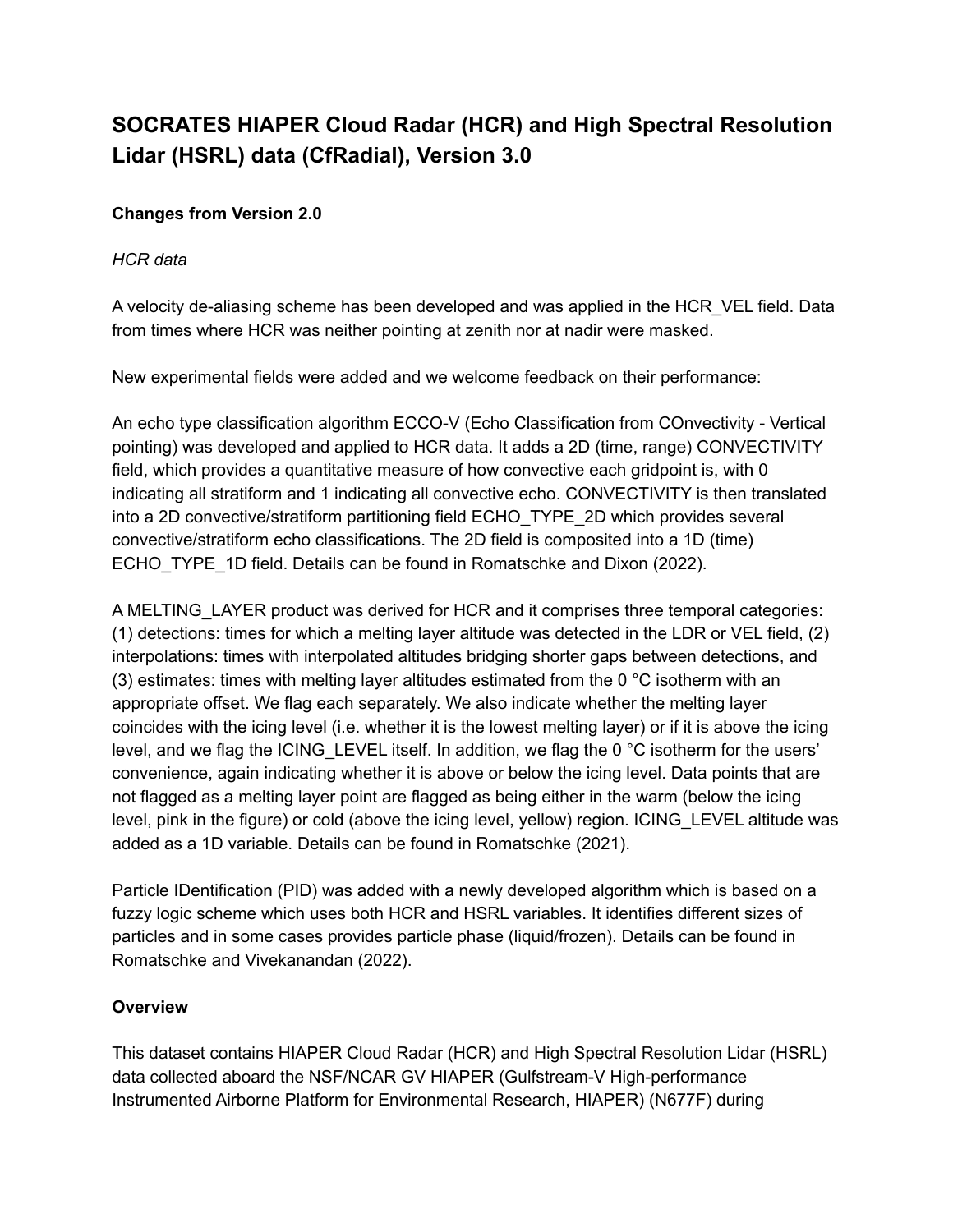SOCRATES (Southern Ocean Clouds, Radiation, Aerosol Transport Experimental Study). The data were collected during 15 research flights which took place between January 15 and February 24, 2018, over the Southern Ocean south of Australia. For more information on SOCRATES, see [www.eol.ucar.edu/field\\_projects/socrates](http://www.eol.ucar.edu/field_projects/socrates).

| <b>Flight</b>    | <b>Start date</b> | Start time UTC End date |          | End time<br><b>UTC</b> |
|------------------|-------------------|-------------------------|----------|------------------------|
| RF <sub>01</sub> | 20180115          | 21:50                   | 20180116 | 05:30                  |
| RF <sub>02</sub> | 20180119          | 00:00                   | 20180119 | 07:15                  |
| RF03             | 20180122          | 19:25                   | 20180123 | 03:45                  |
| RF <sub>04</sub> | 20180123          | 21:20                   | 20180124 | 06:10                  |
| <b>RF05</b>      | 20180125          | 21:55                   | 20180126 | 05:30                  |
| RF <sub>06</sub> | 20180128          | 21:25                   | 20180129 | 06:10                  |
| RF07             | 20180130          | 23:30                   | 20180131 | 07:50                  |
| <b>RF08</b>      | 20180203          | 21:40                   | 20180204 | 06:45                  |
| RF <sub>09</sub> | 20180204          | 22:10                   | 20180205 | 06:55                  |
| <b>RF10</b>      | 20180207          | 19:25                   | 20180208 | 05:00                  |
| <b>RF11</b>      | 20180216          | 23:35                   | 20180217 | 06:20                  |
| RF12             | 20180217          | 22:10                   | 20180218 | 07:45                  |
| <b>RF13</b>      | 20180219          | 21:25                   | 20180220 | 06:25                  |
| <b>RF14</b>      | 20180221          | 22:10                   | 20180222 | 06:40                  |
| RF <sub>15</sub> | 20180224          | 01:50                   | 20180224 | 08:35                  |

## **Instrument description**

## *HCR*

HCR is an airborne, polarimetric, millimeter-wavelength (W-band) radar that serves the atmospheric science community by providing cloud remote sensing capabilities to the NSF/NCAR G-V (HIAPER) aircraft. HCR detects drizzle, and ice and liquid clouds, and collects Doppler radial velocity measurements, which at vertical incident include the vertical wind speed and particle fall speed.

In a pod-based design, a single lens antenna is used for both transmit and receive. The transceiver uses a two-stage up and down conversion superheterodyne design. The transmit waveform, from a waveform generator, passes through the two-stage up-conversion to the transmit frequency of 94.40 GHz. It is then amplified by an extended interaction klystron amplifier (EIKA) to 1.6 kW peak power. System performance on transmit and receive paths are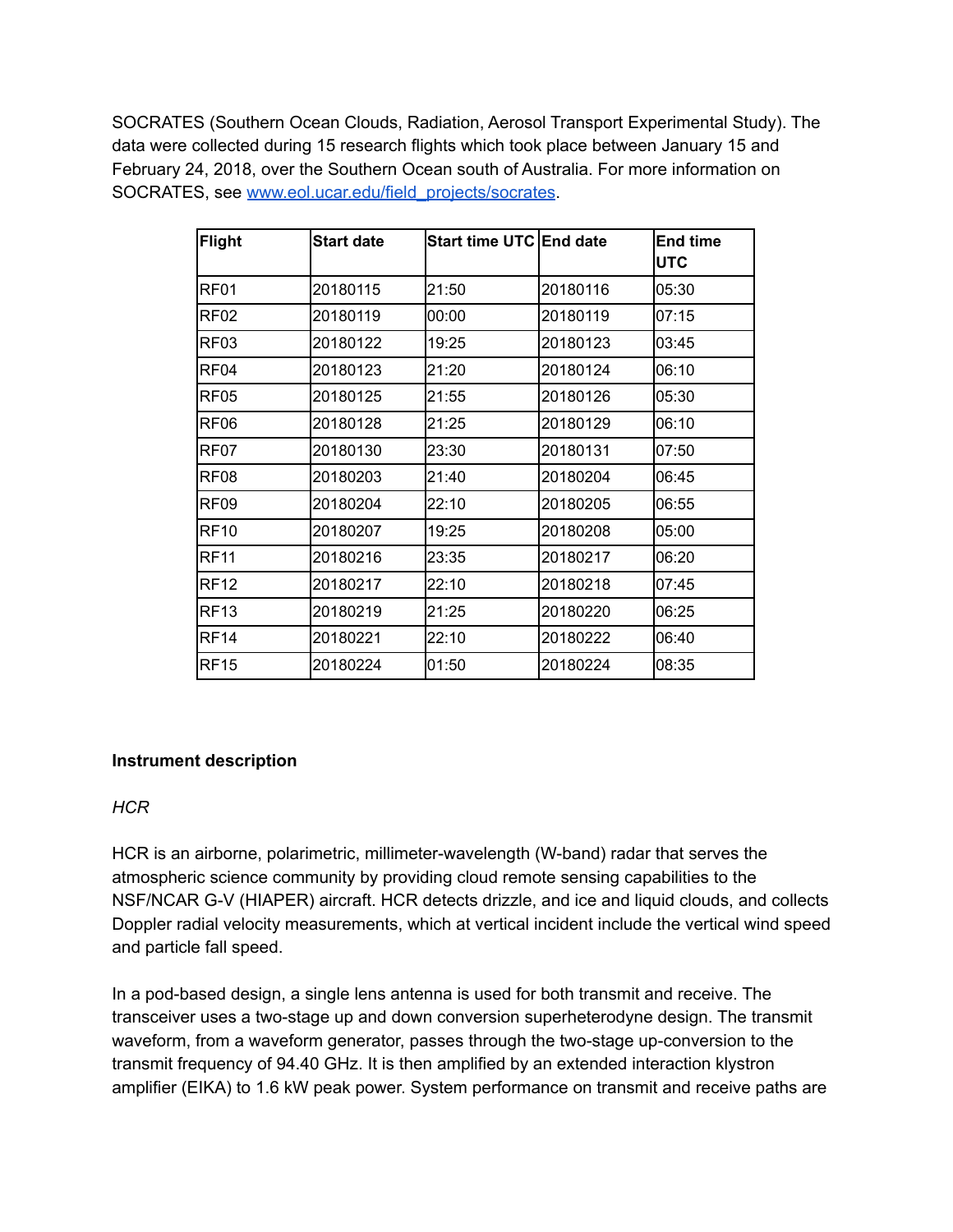closely monitored using a coupler and a noise source. Raw in-phase and quadrature information are archived in HCR. For more information, see Vivekanandan et al. (2015) and [www.eol.ucar.edu/instruments/hiaper-cloud-radar-hcr](http://www.eol.ucar.edu/instruments/hiaper-cloud-radar-hcr)

| <b>HIAPER Cloud Radar Specifications</b> |                                       |  |
|------------------------------------------|---------------------------------------|--|
| <b>Parameter</b>                         | <b>Specification</b>                  |  |
| Antenna                                  | 0.30 m, lens                          |  |
| Antenna gain                             | 46.21 dB                              |  |
| Antenna 3 dB beam width                  | $0.73^\circ$                          |  |
| <b>Transmit Polarization</b>             | Linear (V)                            |  |
| <b>Transmit frequency</b>                | 94.40 GHz                             |  |
| Transmitter                              | Klystron                              |  |
| Peak transmit power                      | 1.6 kW                                |  |
| Pulse width                              | $0.2 - 1.0$ µs                        |  |
| <b>PRF</b>                               | up to 10 kHz                          |  |
| System noise power                       | $-101$ dBm                            |  |
| Receiver noise figure                    | 8.9dB                                 |  |
| <b>Receiver Bandwidth</b>                | 20 MHz                                |  |
| Receiver Dynamic Range                   | 76 dB                                 |  |
| First IF                                 | 156.25 MHz                            |  |
| Second IF                                | 1406.25 MHz                           |  |
| Range resolution                         | 20 - 180 m                            |  |
| Unambiguous range                        | <b>15 km</b>                          |  |
| Typical reflectivity uncertainty         | 0.4 dB                                |  |
| Sensitivity                              | -35.0 dBZ at 1 km and<br>256 ns pulse |  |
| Unambiguous velocity                     | $±7.75$ m/s                           |  |
| Typical radial velocity uncertainty      | 0.2 m/s at W=2 m/s                    |  |
| Dwell time                               | 100 ms                                |  |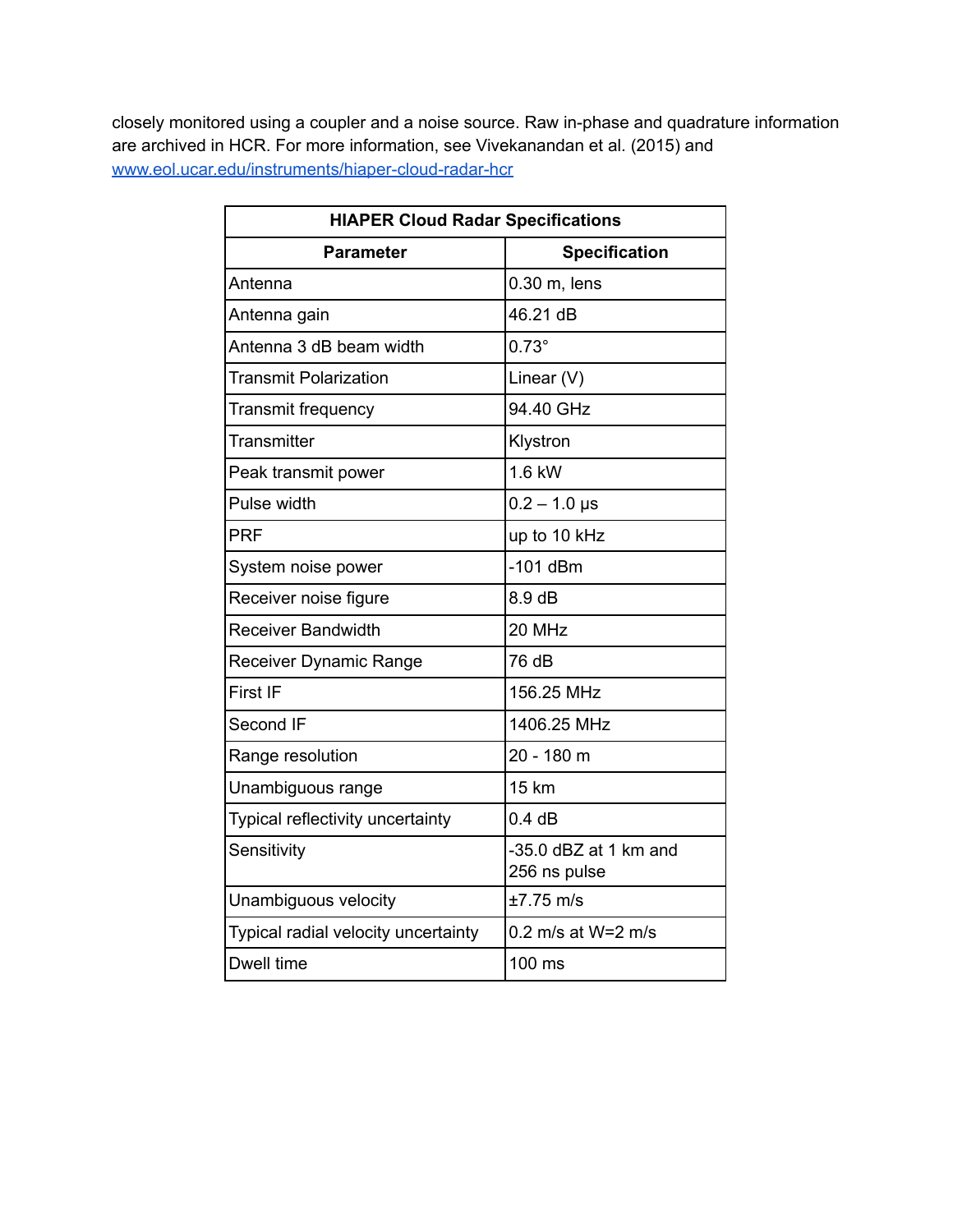*HSRL*

The Gulfstream V High Spectral Resolution Lidar (GV-HSRL) is an eye-safe calibrated lidar system that measures backscatter coefficient and depolarization properties of atmospheric aerosols and clouds and cloud extinction coefficient. The instrument can also be used to detect the presence of oriented scatters in the atmosphere and determine the full (Mueller) backscatter phase matrix. For more information, see www.eol.ucar.edu/instruments/qv-hsrl.

| <b>HSRL Specifications</b>                 |                                                             |  |
|--------------------------------------------|-------------------------------------------------------------|--|
| <b>Parameter</b>                           | <b>Specification</b>                                        |  |
| Wavelength                                 | 532 nm                                                      |  |
| <b>Pulse Repetition Rate</b>               | 4000 Hz                                                     |  |
| <b>Average Power</b>                       | 300 mW                                                      |  |
| Range Resolution - minimum                 | 7.5 <sub>m</sub>                                            |  |
| <b>Telescope Diameter</b>                  | 40 cm                                                       |  |
| Field of View (FOV)                        | $0.025^\circ$                                               |  |
| Temporal Resolution -<br>minimum           | 0.5 <sub>sec</sub>                                          |  |
| Receiver Channels - 4                      | Molecular, Combined Hi, Combined Low,<br>Cross-polarization |  |
| Iodine Blocking Filter<br><b>Bandwidth</b> | $1.8$ GHz                                                   |  |
| <b>Etalon Filter Bandwidth</b>             | 8.0 GHz                                                     |  |

#### **Data description**

The 2 Hz time and 19 m range resolution moments data described here are available at <http://data.eol.ucar.edu/dataset/552.034> in CfRadial format. For more information on CfRadial see [www.ral.ucar.edu/projects/titan/docs/radial\\_formats/CfRadialDoc.pdf.](http://www.ral.ucar.edu/projects/titan/docs/radial_formats/CfRadialDoc.pdf) HCR-only data at 10 Hz resolution is available at <http://data.eol.ucar.edu/dataset/552.007> and HSRL-only data at 7.5 m range resolution is available at <http://data.eol.ucar.edu/dataset/552.021>.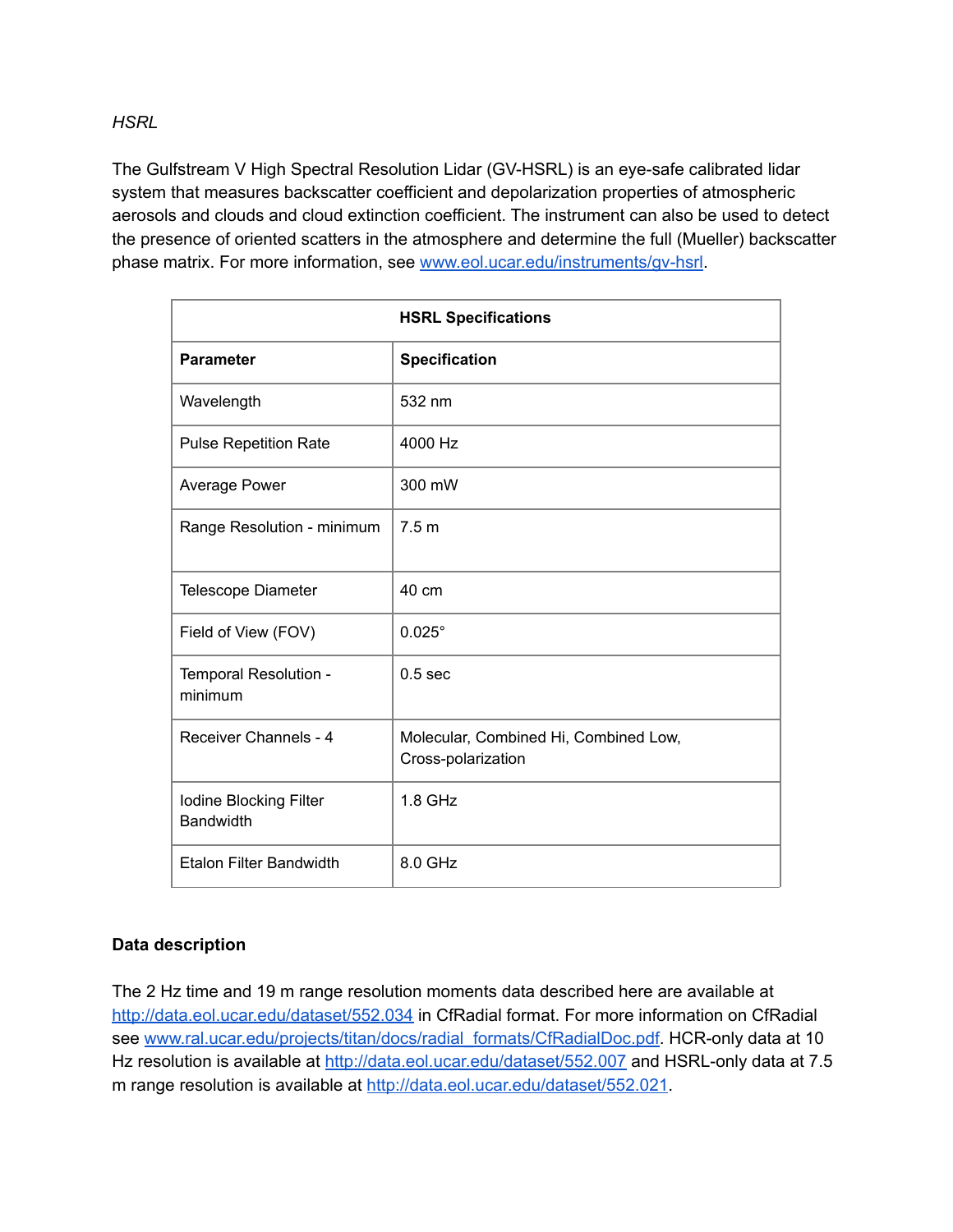The native resolution of the HCR in range is 19 m, while that of the HSRL is 7.5 m. The time resolution of the basic HCR data set is 10 Hz, while for the HSRL this is 2 Hz.

In order to merge the two data sets into combined volumes, the HCR data was averaged to 2Hz to match the HSRL in time. Then the closest HSRL gate to each HCR range gate was used to re-sample the HSRL data onto the HCR range resolution. The data fields are set to missing where no meaningful observations are available. This assists with compression to keep the data set as small as is reasonable.

One thing to note is that the data set is merged only when the two instruments are pointing in the same direction, within some margin of pointing error. The HCR antenna is stabilized to point either zenith or nadir, whereas the HSRL telescope is not - it always points at the same angle relative to the aircraft. Therefore during turns the data sets are not merged and the HSRL data will be missing. To see the full HSRL data set, view the unmerged version.

The result is a series of merged CfRadial volumes, 15 minutes in length, holding selected fields from each instrument. The field names start either with HCR or HSRL, to indicate the instrument to which the field belongs. Interpolated ERA5 reanalysis fields are also included.

| Variable                                 | <b>Dimensions</b> | Unit                      | <b>Long Name</b>                                                  |
|------------------------------------------|-------------------|---------------------------|-------------------------------------------------------------------|
| time                                     | time              | seconds                   | Time in seconds since volume start                                |
| range                                    | time              | meters                    | Range from instrument to center of gate                           |
| latitude                                 | time              | deg                       | Latitude                                                          |
| longitude                                | time              | deg                       | Longitude                                                         |
| altitude                                 | time              | meters                    | Altitude of radar                                                 |
| HCR_DBZ                                  | time, range       | dBZ                       | Reflectivity                                                      |
| HCR_VEL                                  | time, range       | m/s                       | Motion and bias corrected Doppler velocity                        |
| HCR_WIDTH                                | time, range       | m/s                       | Spectral width                                                    |
| HCR_SNR                                  | time, range       | dB                        | Signal to noise ratio                                             |
| HCR_DBMVC                                | time, range       | dBm                       | Log power co-polar v transmit, v receive                          |
| HCR_NCP                                  | time, range       |                           | Normalized coherent power                                         |
| HCR_LDR                                  | time, range       | dB                        | Linear depolarization ratio (V/H)                                 |
| HSRL_Aerosol_Backscatter<br>_Coefficient | time, range       | $m^{-1}$ sr <sup>-1</sup> | Calibrated measurement of aerosol backscatter coefficient         |
| HSRL_Backscatter_Ratio                   | time, range       |                           | Ratio of combined to molecular backscatter                        |
| HSRL_Particle_Depolarizati               | time, range       |                           | Propensity of particles to depolarize assuming random orientation |

The primary data products for scientific use are listed in the table below.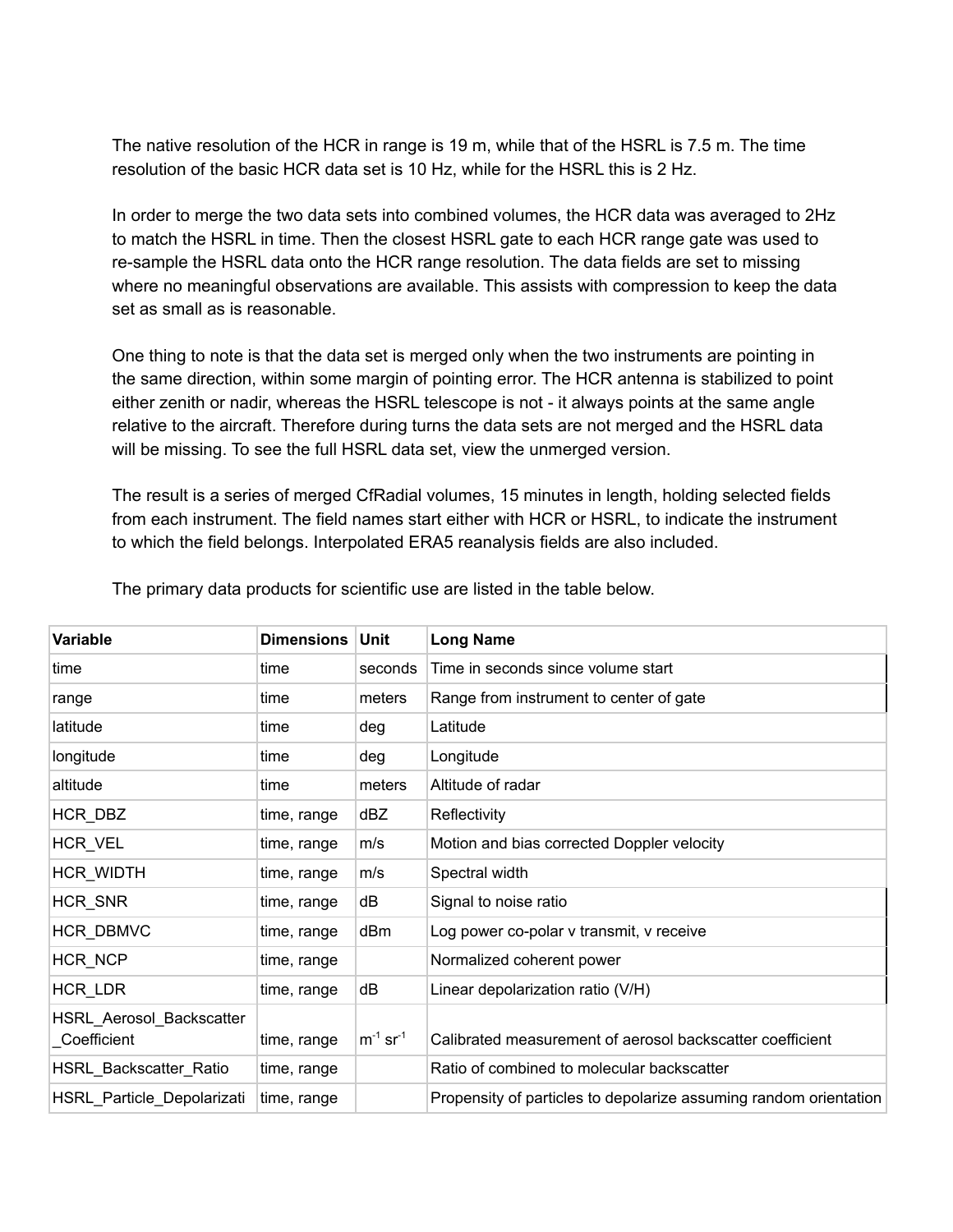| on                                            |             |                  |                                                                                                                                                                                                                                                                                                                                                                                                                                                                                                                                                                                                                                        |
|-----------------------------------------------|-------------|------------------|----------------------------------------------------------------------------------------------------------------------------------------------------------------------------------------------------------------------------------------------------------------------------------------------------------------------------------------------------------------------------------------------------------------------------------------------------------------------------------------------------------------------------------------------------------------------------------------------------------------------------------------|
| HSRL_Particle_Linear_Depo<br>larization_Ratio | time, range |                  | Theoretically determined linear depolarization of particles<br>assuming random orientation (molecular removed)                                                                                                                                                                                                                                                                                                                                                                                                                                                                                                                         |
| HSRL_Volume_Depolarizati<br>on                | time, range |                  | Propensity of Volume to depolarize assuming random orientation                                                                                                                                                                                                                                                                                                                                                                                                                                                                                                                                                                         |
| HSRL_Volume_Linear_Depo<br>larization_Ratio   | time, range |                  | Theoretically determined linear depolarization of the volume<br>assuming random orientation                                                                                                                                                                                                                                                                                                                                                                                                                                                                                                                                            |
| HSRL_Merged_Combined_<br>Channel              | time, range | photon<br>counts | Merged hi/lo gain combined channel                                                                                                                                                                                                                                                                                                                                                                                                                                                                                                                                                                                                     |
| HSRL_Raw_Molecular_Back<br>scatter_Channel    | time, range | photon<br>counts | Parallel polarization molecular backscatter returns                                                                                                                                                                                                                                                                                                                                                                                                                                                                                                                                                                                    |
| HSRL_Raw_Cross_Polarizat<br>ion_Channel       | time, range | photon<br>counts | Cross polarization combined aerosol and molecular returns                                                                                                                                                                                                                                                                                                                                                                                                                                                                                                                                                                              |
| HSRL_Optical_Depth                            | time, range |                  | Total optical depth from aircraft altitude                                                                                                                                                                                                                                                                                                                                                                                                                                                                                                                                                                                             |
| HSRL Aerosol Extinction C<br>oefficient       | time, range | $m^{-1}$         | Aerosol extinction coefficient                                                                                                                                                                                                                                                                                                                                                                                                                                                                                                                                                                                                         |
| <b>PRESS</b>                                  | time, range | hPa              | Air pressure from ERA5                                                                                                                                                                                                                                                                                                                                                                                                                                                                                                                                                                                                                 |
| <b>TEMP</b>                                   | time, range | C                | Air temperature from ERA5                                                                                                                                                                                                                                                                                                                                                                                                                                                                                                                                                                                                              |
| <b>RH</b>                                     | time, range | %                | Relative humidity from ERA5                                                                                                                                                                                                                                                                                                                                                                                                                                                                                                                                                                                                            |
| <b>SST</b>                                    | time        | C                | Sea surface temperature from ERA5 forecast                                                                                                                                                                                                                                                                                                                                                                                                                                                                                                                                                                                             |
| U_SURF                                        | time        | m/s              | Surface U wind component from ERA5 forecast                                                                                                                                                                                                                                                                                                                                                                                                                                                                                                                                                                                            |
| V_SURF                                        | time        | m/s              | Surface V wind component from ERA5 forecast                                                                                                                                                                                                                                                                                                                                                                                                                                                                                                                                                                                            |
| <b>TOPO</b>                                   | time        | m                | Terrain elevation above mean sea level from GTOPO30                                                                                                                                                                                                                                                                                                                                                                                                                                                                                                                                                                                    |
| <b>FLAG</b>                                   | time, range |                  | Flag field to classify reflectivity (to mask unwanted data):<br>1 Cloud<br>2 Speckle (contiguous 2D echo areas of < 100 pixels)<br>3 Extinct (signal completely attenuated)<br>4 Backlobe echo (reflection from the land/sea surface when<br>zenith pointing and flying low)<br>5 Out of range (second trip echo from land/sea surface when<br>flying too high)<br>6 Transmitter pulse (echo from within the radar itself)<br>7 Water surface echo<br>8 Land surface echo<br>9 Below the surface<br>10 Noise source calibration<br>11 Antenna in transition (e.g. from nadir to zenith or vice versa)<br>12 Missing (not transmitting) |
| HCR_MELTING_LAYER                             | time, range |                  | See Romatschke (2021)<br>10 below icing level                                                                                                                                                                                                                                                                                                                                                                                                                                                                                                                                                                                          |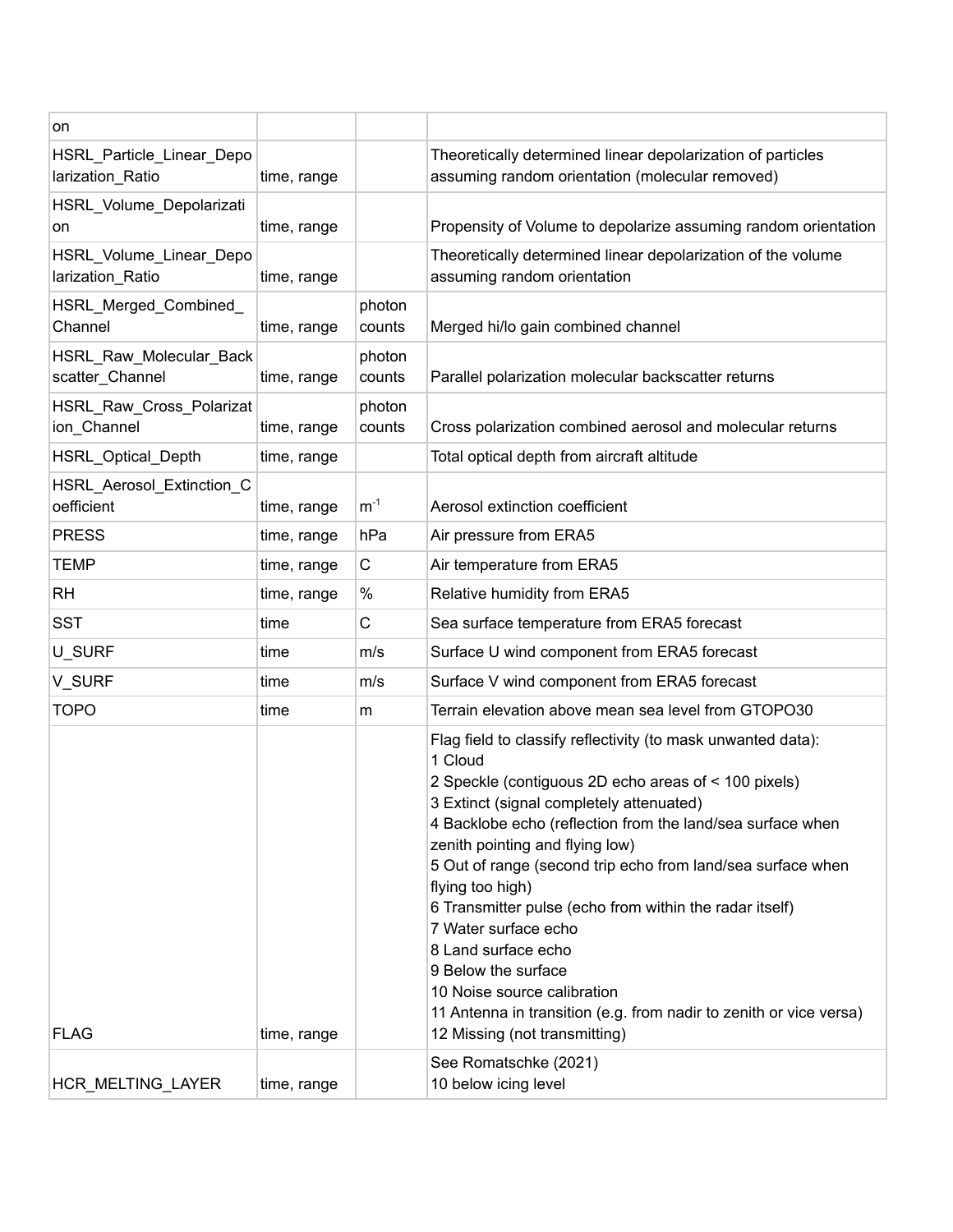|                  |             |   | 11 ERA5 0 °C isotherm below icing level<br>12 detected melting layer below or at icing level<br>13 interpolated melting layer below or at icing level<br>14 estimated melting layer below or at icing level<br>20 above icing level<br>21 ERA5 0 °C isotherm above icing level<br>22 detected melting layer above icing level<br>23 interpolated melting layer above icing level<br>24 estimated melting layer above icing level |
|------------------|-------------|---|----------------------------------------------------------------------------------------------------------------------------------------------------------------------------------------------------------------------------------------------------------------------------------------------------------------------------------------------------------------------------------------------------------------------------------|
| HCR_ICING_LEVEL  | time        | m | Icing level altitude, which is defined as the lowest melting layer                                                                                                                                                                                                                                                                                                                                                               |
| HCR_ECHO_TYPE_2D | time, range |   | See Romatschke and Dixon (2022)<br>14 stratiform low<br>16 stratiform mid<br>18 stratiform high<br>25 mixed<br>30 convective<br>32 convective elevated<br>34 convective shallow<br>36 convective mid<br>38 convective deep                                                                                                                                                                                                       |
| HCR ECHO TYPE 1D | time        |   | As ECHO_TYPE_2D                                                                                                                                                                                                                                                                                                                                                                                                                  |
| <b>PID</b>       | time, range |   | See Romatschke and Vivekanandan (2022)<br>1 rain<br>2 supercooled rain<br>3 drizzle<br>4 supercooled drizzle<br>5 cloud liquid<br>6 supercooled cloud liquid<br>7 melting<br>8 large frozen<br>9 small frozen<br>10 precipitation<br>11 cloud                                                                                                                                                                                    |

# **HCR data processing and quality control**

Details on HCR data and data processing can be found in Romatschke et al. (2021).

## *Removal of non-cloud echo*

All radar echo that was not classified as "cloud" in the FLAG field was removed from all HCR fields except for HCR\_DBMVC.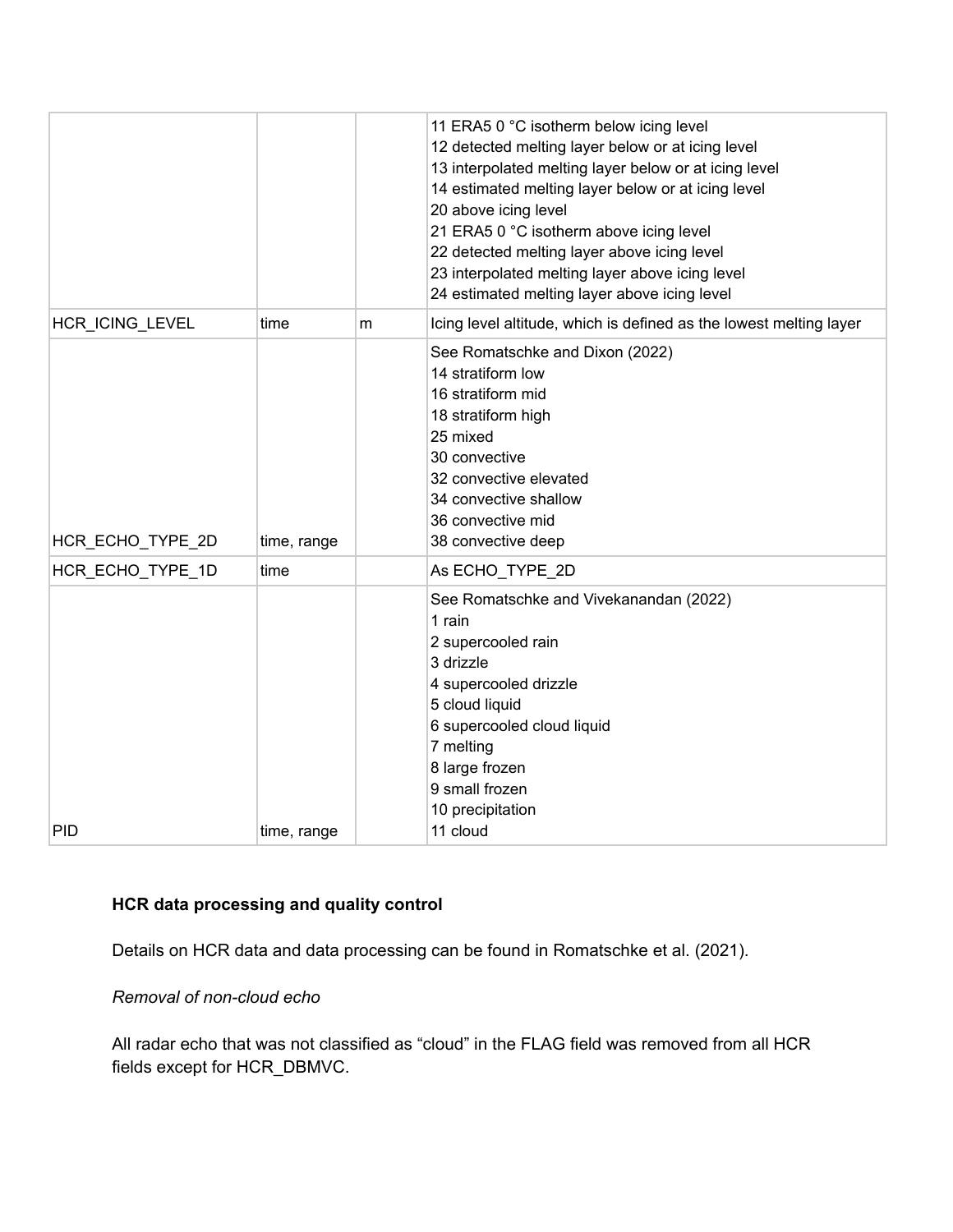#### *Noise source calibration and temperature dependency correction*

As an external, pod-mounted system, which is deployed in a wide range of altitudes, HCR experiences large temperature variations. To maintain good system calibration, it is essential to monitor the radar system performance versus temperature. In order to ensure operational accuracy, a number of noise source calibration (NSC) events were performed during research flights, and on the ground. During each NSC event, a known noise signal, which is invariant to temperature changes, is injected into the radar and then used to characterize the receiver gain changes by comparing the received power (DBMVC) to a temperature-corrected noise power.

As the low noise amplifiers (LNAs) dictate the receiver's performance, they are outfitted with heater circuits to maintain their temperatures between 37 $^{\circ}$  and 40 $^{\circ}$  C in the bench test environment. During deployment, as the heaters cycle on and off, the received power level (DBMVC) directly correlates to the temperature fluctuations, leading to a sinusoidal pattern when installed in the system. In some extreme cases, after flying at high altitudes and low temperatures for several hours, the heaters of the LNAs could not keep up with the heat loss to the environment, leading to a significant decline of the received power. Using the correlation between the LNA temperature and the received power level during the NSC events we calculated the correlation equation which we used (together with the calibration data obtained in the lab) to correct the power fields (DBMVC, DBMHX, and DBZ) for LNA temperature changes in the whole data set.

As mentioned above, the received power not only depends on the LNA temperatures but also on the pod temperature. After correcting for the LNA temperature changes we were able to establish a correlation between the pod temperature and the power output during the NSC events which was then again used to correct the whole data set. (Note that we define a mean of the Noise Source, EIK, Polarization Switch, and RF Detector temperatures as the "pod temperature".)

#### *Sea surface calibration check*

Based on the work of Li et al. (2005) we use the backscattering properties of the ocean surface to assess how well HCR reflectivity is calibrated. Sea surface calibration (SSC) events were performed during research flights, each consisting of a few minutes of cross-track scanning from 20° to -20° off-nadir. Again following Li et al. (2005) we used

$$
\sigma_{0meas} = dBZ + 10\log_{10}\left(\frac{\pi^5 c \tau |K|^2}{2\lambda^4 10^{18}}\right) + 2l_{a0} - 10\log_{10}\left(\cos\Theta\right)
$$

to calculate the normalized radar cross section  $\sigma_{0 \text{ meas}}$  of HCR in dB, where Z is the measured reflectivity, c is the speed of light m s<sup>-1</sup>, t is the pulse width s,  $|K|^2$  is the radar dielectric factor,  $\lambda$ is the signal wavelength in m, l<sub>a0</sub> is the nadir atmospheric attenuation in dB, and Θ is the elevation angle in degrees.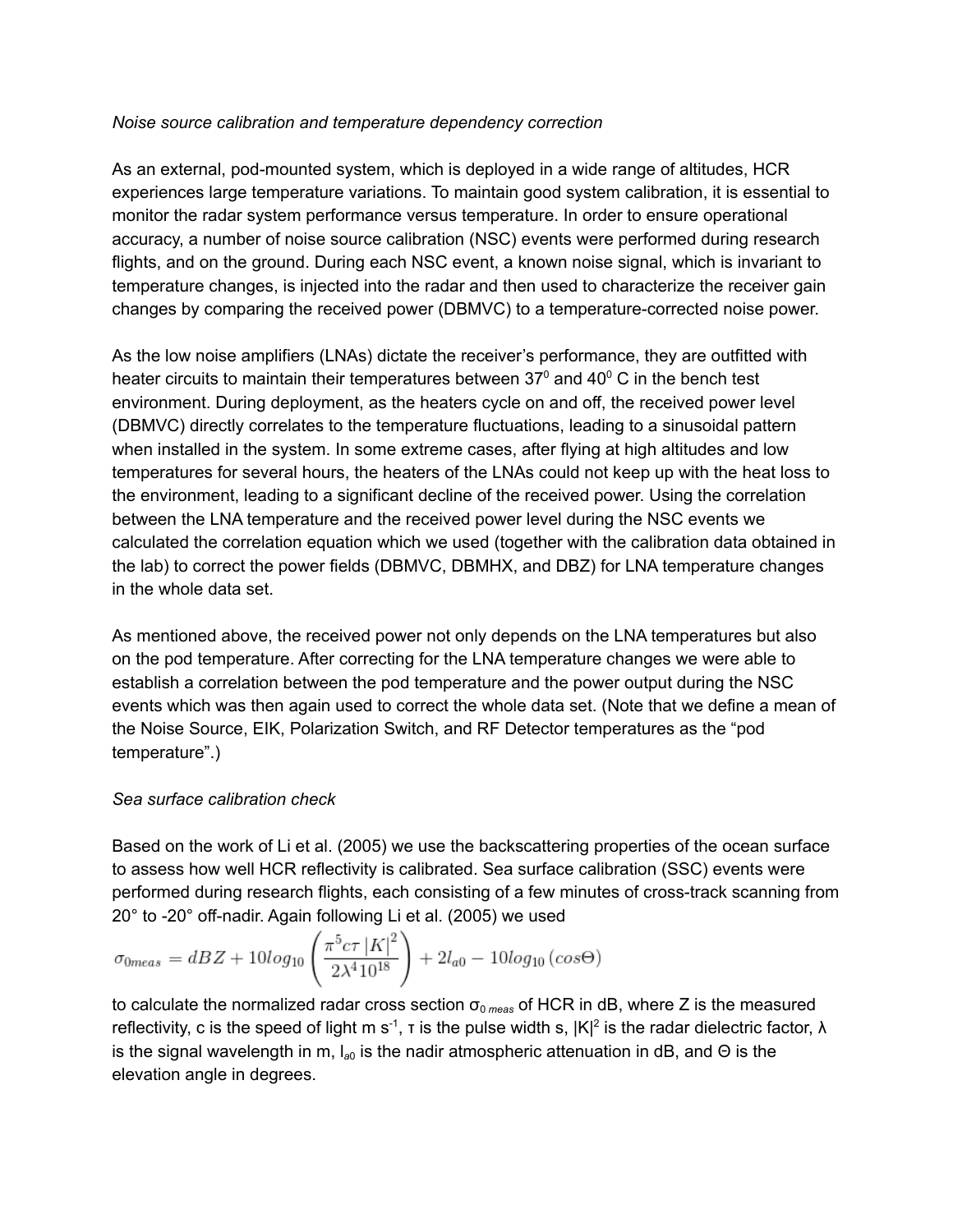The measured  $\sigma_{\text{o} \, \text{meas}}$  is then compared to theoretical values of the normalized ocean surface radar cross section σ<sub>0 theory</sub> which were obtained from three models by Cox and Munk (1954), Freilich and Vanhoff (2003), and Wu (1972, 1990).  $\sigma_{0 \text{ theory}}$  depends on the surface wind speed, and the sea surface temperature (SST). A weak dependency on ocean salinity is ignored. The wind speed and SST are obtained from ERA5 data.

The atmospheric attenuation was calculated using the methods of Liebe (1985) and the ITU Recommendation (2013). Both methods depend on atmospheric pressure, temperature, and relative humidity which are again obtained from ERA5 data. The attenuation results of the two methods differed by ~0.2 dB.

Comparison of σ<sub>0 *meas*</sub> and σ<sub>0 *theory* reveals that the bias of |σ<sub>0 *meas* - σ<sub>0 *theory*</sub>| is less 1 dB depending</sub></sub> on the model and the specific SSC event.

## *Velocity correction*

The radial velocity is corrected for platform motion using two different methods. The first corrects for platform motion using INS/GPS measurements. It is applied to all of the data. An additional correction is applied to the nadir-looking data only: The radial velocity of the surface, which is assumed to be 0 m/s, is used as a reference to correct the data with a running 3rd degree polynomial filter of length 20 seconds (Ellis et al., 2019).

#### *Width correction*

The radar has a 0.73 degree beam width. Therefore, when pointing nadir or zenith, the beam spread is about 0.36 degrees forward of vertical, and 0.36 degrees aft of the vertical. The sine of 0.36 degrees is 0.006, so at a ground speed of 200 m/s the velocity error at the forward edge of the beam is -0.006 x 200 = -1.2 m/s, since the motion is towards the radar. Similarly the velocity error at the aft edge of the beam is +1.2 m/s. These errors, across the width of the beam, increases the variance of the measured velocity, and hence increase the spectrum width. The computed width correction (delta below) is based on ground speed and beam width, and attempts to correct for this increase.

$$
\delta = |(0.3 * speed * sin(elevation) * beamWidthRadius)|
$$
  
corrected =  $\sqrt{(measured^2 - \delta^2)}$ 

#### **Known problems**

#### *Radial velocity*

The surface based velocity correction worked well the majority of the time, however there are some regions in which problems were noted. These problems manifest themselves as columns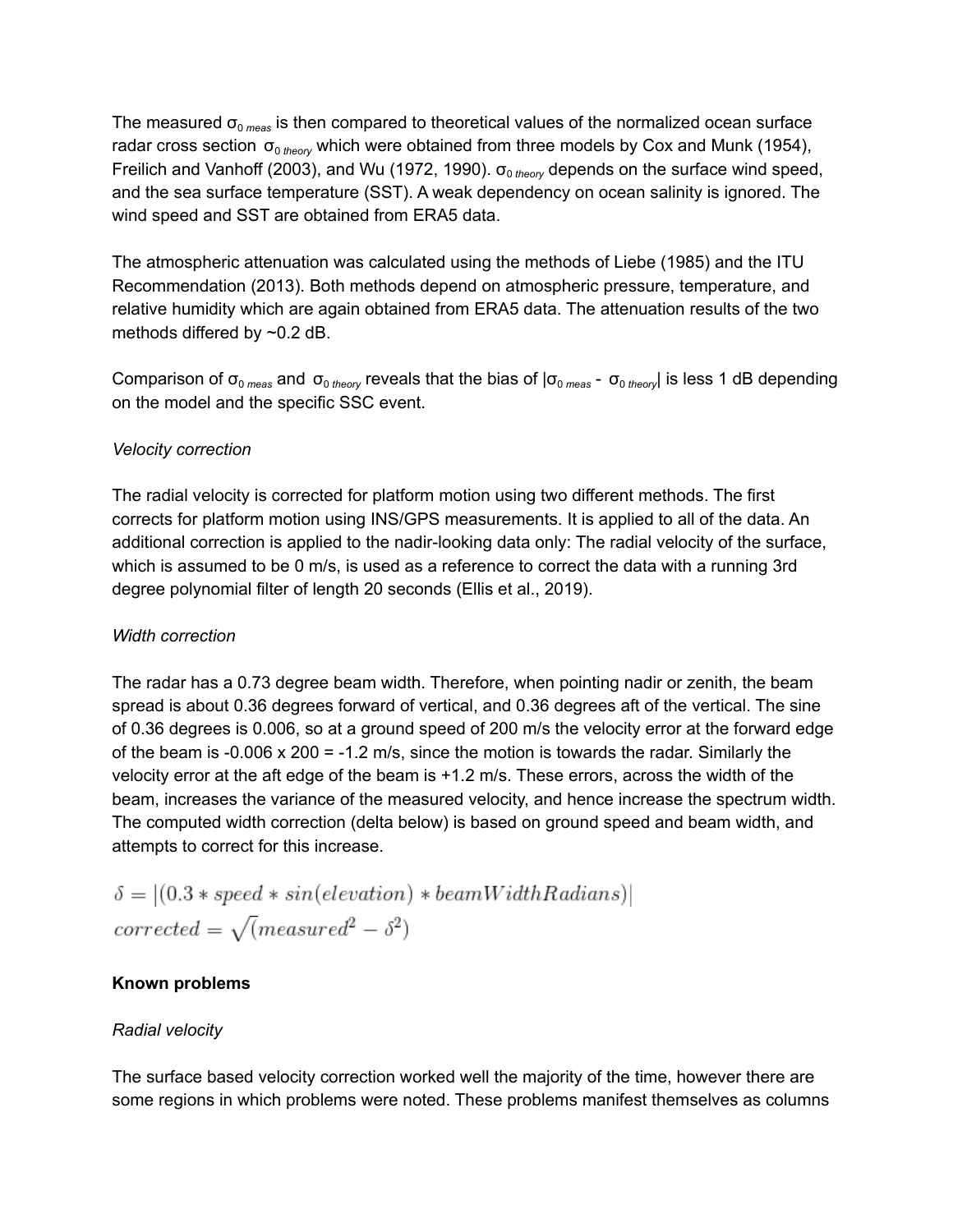of biased radial velocity at each range bin over several rays. We think these velocity pillars are caused by the filtering process over-smoothing surface velocity variations due to variable pointing error (Ellis et al. 2019).

Another problem that cannot be corrected is that the radar, while it rotates 360˚ around the along-plane axis, has only limited range of motion along the cross-plane axis. This means, that when the aircraft has significant pitch, e.g. during steep climbs, the tilt angle correction of the radar is not sufficient, reports erroneous angles, and the first step of the velocity correction fails. In nadir pointing mode, this can partly be compensated with the second correction step but in zenith pointing mode the velocities are unreliable in these situations.

## *Backlobe echo in zenith pointing*

When the HCR is pointing at zenith and the GV is near the surface, there is often an echo that results from the backlobe of the radar reflecting off of the surface. This backlobe contamination is typically characterized by a band of low reflectivity, highly variable radial velocity, and high spectrum width. The backlobe appears in the zenith data at a range equal to the altitude of the radar. So as the GV ascends or descends the backlobe contamination will recede and approach in range, respectively. An attempt was made to identify the backlobe echo and flag it in the FLAG field but the identification process does not always completely remove all backlobe echo.

## *Period during which transmit was in H instead of V mode*

On 2015/08/07, from 16:44 to 17:41, the transmitter was transmitting in the H channel instead of the V channel. Care should be taken in using some of the data fields in this period:

- The reflectivity calibration is incorrect for H transmit
- The DBMVC and DBMHX fields will be missing during this period.
- The velocity and spectrum width are unaffected, as is NCP.

## *Periods during which the HCR transmitter was disabled*

In the HCR data, there are some short periods during which the transmitter was disabled for safety reasons. These show up as gaps in the power fields.

#### **HSRL data processing**

GV-HSRL makes four range-resolved backscatter observations:

*(i) combined\_hi* - High receiver efficiency observation of parallel polarized total backscatter (clouds, aerosols, and molecules). Analogous to an elastic backscatter signal. *(ii) combined lo* - low receiver efficiency observation of parallel polarized total backscatter (clouds, aerosols, and molecules). Analogous to an elastic backscatter signal.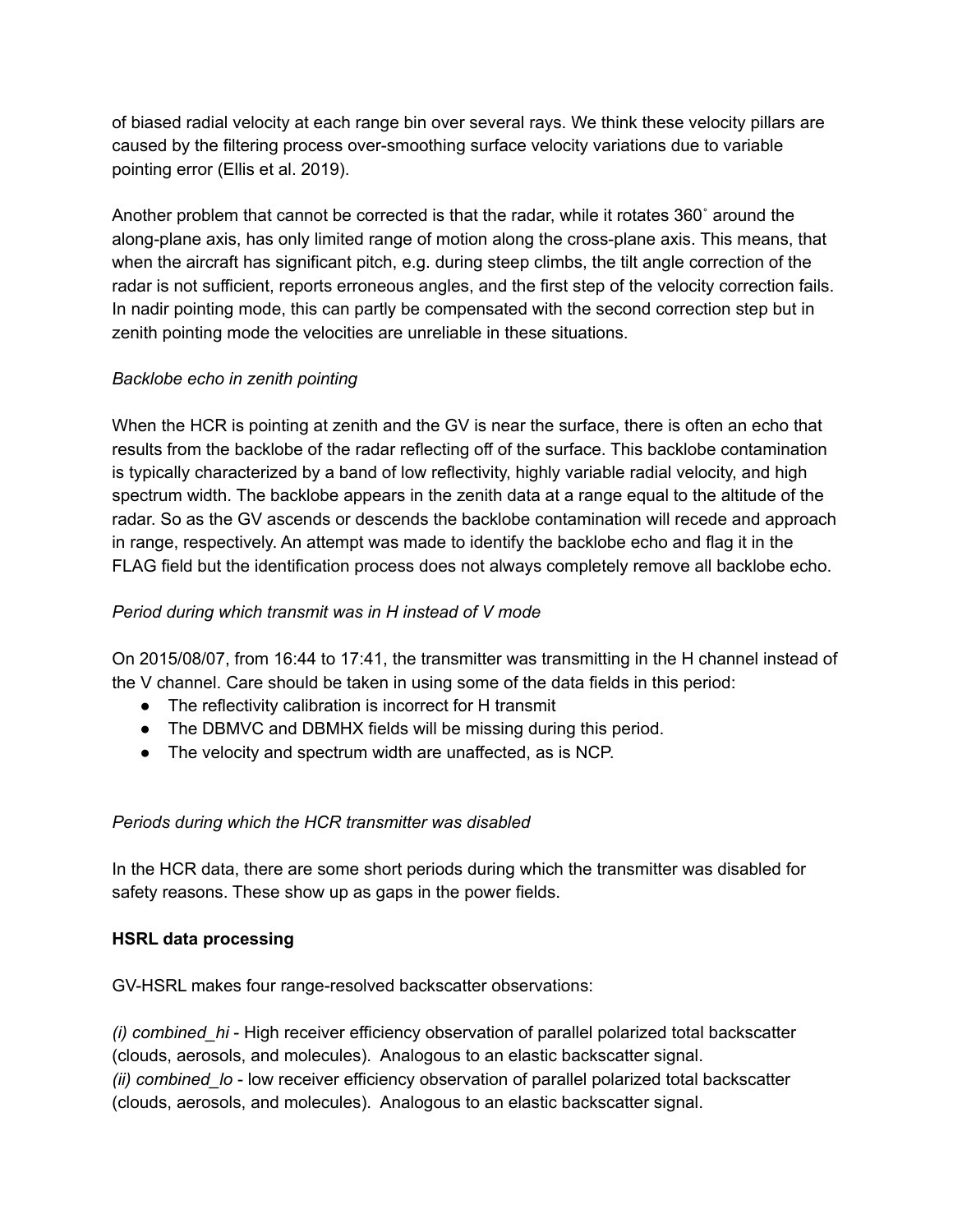*(iii) molecular* - Molecular only parallel polarized backscatter channel. Aerosol and cloud signals are blocked using an iodine absorption filter which blocks the spectrally narrow particulate backscatter but passes the wings of the spectrally broad molecular backscatter. *(iv) cross* - The cross-polarized total backscatter channel. HSRL transmits and receives circularly polarized light.

*The primary data products of the GV-HSRL are:*

*Aerosol\_Backscatter\_Coefficient* - Optical property of the scattering volume describing how strongly it scatters light at a 180 degree scattering angle. It is obtained through the relative ratio of total backscatter to molecular backscatter (B) then multiplying by the expected molecular backscatter coefficient (based on estimated temperature and pressure profiles).

$$
\beta_a = B \widetilde{\beta}_m
$$

*Particle\_Linear\_Depolarization\_Ratio ( δ<sub>լ.</sub>)*- When particles are randomly oriented, this is a measure of the tendency for particles in the scattering volume to reduce the degree of polarization of incident light upon backscattering. This is generally an indicator for asphericity of particles (d<sub>a</sub>) This data product has molecular scattering effects removed. The linear depolarization ratio uses the volume\_depolarization (obtained using combined parallel and cross-polarized returns) and the Backscatter\_Ratio (the ratio of total to molecular scattering).  $\delta_{L} = \frac{d_{a}}{2 - d}$  $2-a_a$ 

Note that the HSRL measures polarization using circular polarization, so the conversion to  $d_a$ and subsequently,  $\delta_{\text{L}}$  is founded on the assumption that the particles are randomly oriented.

*Optical\_Depth (OD)* - One-way optical depth measured from the lidar to the volume. Optical depth is the exponent of the atmospheric transmission to the scattering volume, and therefore an accumulation of extinction in each point up to the scattering volume. It is derived from the observed molecular backscatter  $(N_m)$  relative to the expected molecular backscatter coefficient.

$$
OD = -\frac{1}{2} \ln \frac{N_m}{\widetilde{\beta}_m}
$$

*Aerosol Extinction Coefficient* ( $\alpha$ )- The optical property describing the tendency of the volume to extinguish light by either scattering it or absorbing it. Extinction is the range derivative of the optical depth.

$$
\alpha = \frac{\partial}{\partial z} OD
$$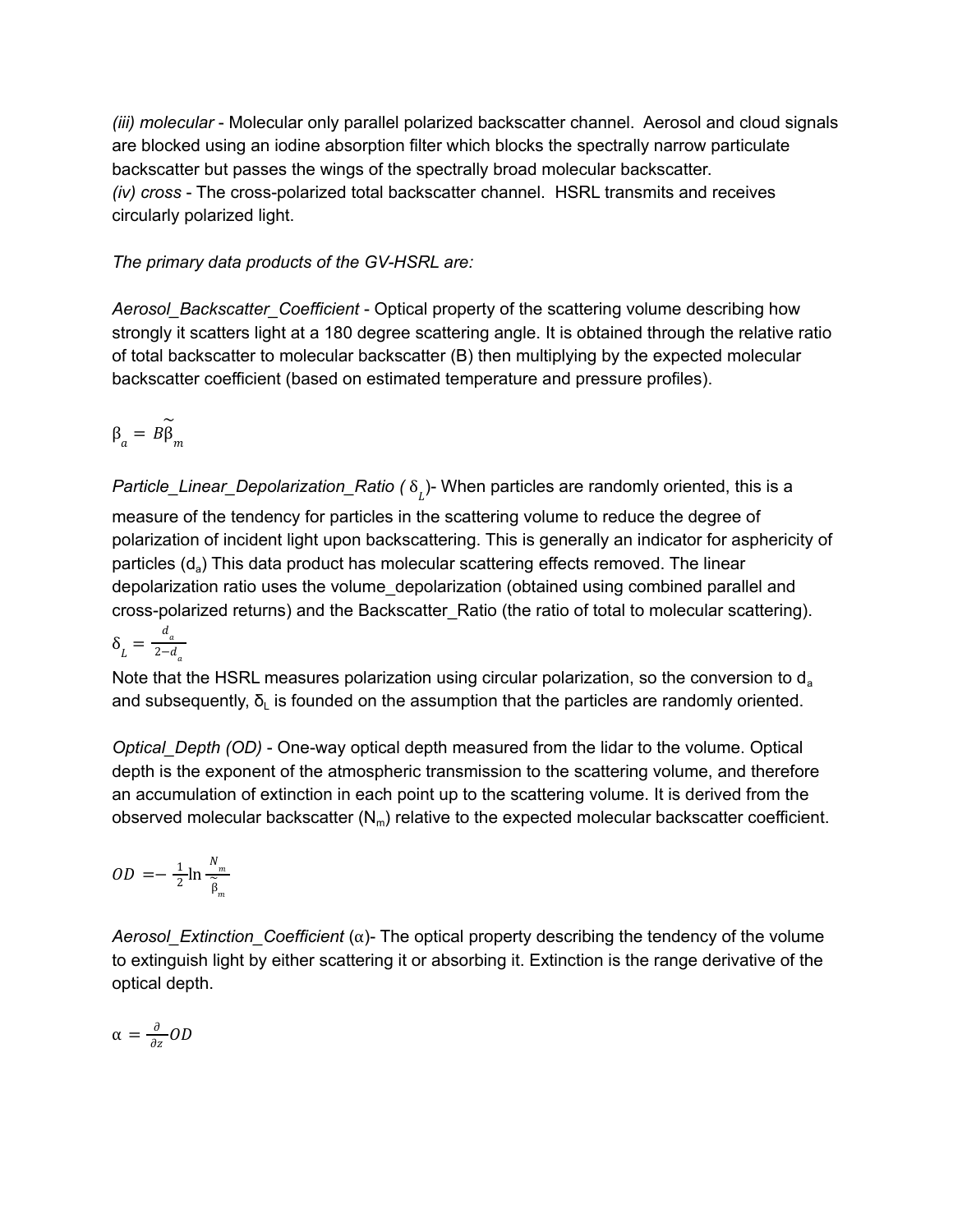*Other variable definitions used for the derived data products:*

*Volume depolarization* - The propensity of the observation volume to depolarize including both aerosol and molecular contributions. The concept of "depolarization" in contrast to "depolarization ratio" is discussed in Gimmestad 2008.

$$
d_{v} = \frac{N_{c\perp}}{N_{c\parallel} + N_{c\perp}}
$$

*Backscatter\_Ratio (B)* - the ratio of all scattering particles to only molecular scattering. This quantity is polarization independent.

$$
B = \frac{N_{c\perp} + N_{c\parallel}}{N_m}
$$

*Particle\_Depolarization* - depolarization resulting from only particulate scatterers. The molecular contribution is removed.

$$
d_a = \frac{Bd_v - d_m}{B - 1}
$$

## **References**

Cox, C., and W. Munk, 1954: Measurements of the roughness of the sea surface from photographs of the sun's glitter. J. Opt. Soc. Amer., 144, 838–850.

Ellis, S.M., P. Tsai, C. Burghart, U. Romatschke, M. Dixon, J. Vivekanandan, J. Emmett, and E. Loew, 2019: Use of the Earth's Surface as a Reference to Correct Airborne Nadir-Looking European Centre for Medium-Range Weather Forecasts, 2020: ERA5 Reanalysis (0.25 Degree Latitude-Longitude Grid). Research Data Archive at the National Center for Atmospheric Research, Computational and Information Systems Laboratory. doi:10.5065/BH6N-5N20. Accessed January 21, 2020, updated monthly.

Ellis, S.M., P. Tsai, C. Burghart, U. Romatschke, M. Dixon, J. Vivekanandan, J. Emmett, and E. Loew, 2019: Use of the Earth's Surface as a Reference to Correct Airborne Nadir-Looking Radar Radial Velocity Measurements for Platform Motion. J. Atmos. Oceanic Technol., 36, 1343–1360, https://doi-org.cuucar.idm.oclc.org/10.1175/JTECH-D-19-0019.1

Freilich, M. H., and B. A. Vanhoff, 2003: The relationship between winds, surface roughness, and radar backscatter at low incidence angles from TRMM precipitation radar measurements. J. Atmos. Oceanic Technol., 20, 549–562.

Gimmestad, G, 2008: Reexamination of depolarization in lidar measurements. Appl. Opt., 47**(**21), pp. 3795-3802, doi:10.1364/AO.47.003795.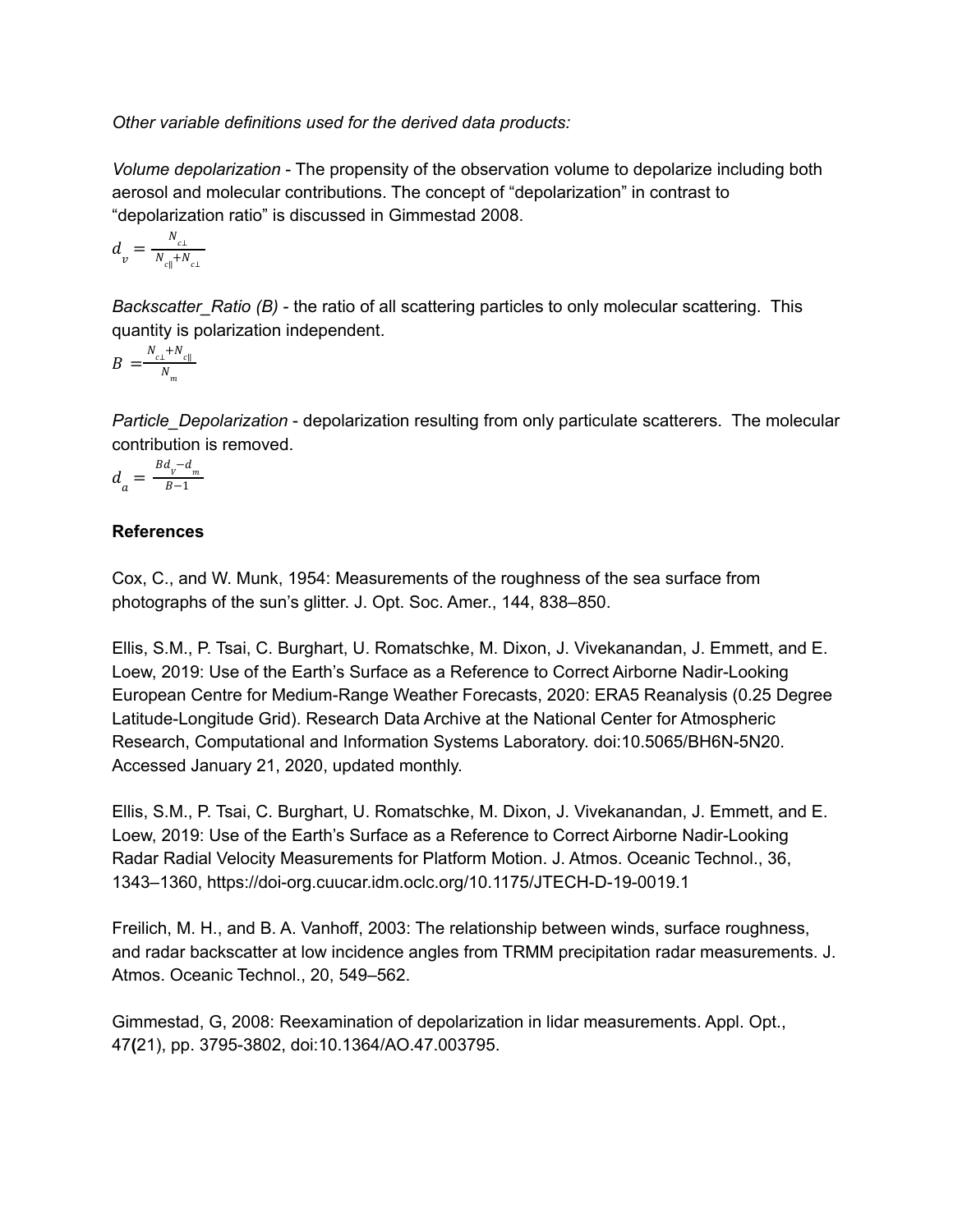Lee, W.-C., P. Dodge, F. D. Marks, and P. H. Hildebrand, 1994: Mapping of airborne Doppler radar data. *J. Atmos. Oceanic Technol*., 11, 572–578.

Li, L., G. M. Heymsfield, L. Tian, and P. E. Racette, 2005: Measurements of Ocean Surface Backscattering Using an Airborne 94-GHz Cloud Radar—Implication for Calibration of Airborne and Spaceborne W-Band Radars. J. Atmos. Oceanic Technol., 22, 1033-1045.

Liebe, H.J., 1985: An updated model for millimeter wave propagation in moist air. Radio Sci., 20, 1069-1089, doi: 10.1029/RS020i005p01069

ITU Recommendation, 2013: Attenuation by atmospheric gases. Rec. ITU-R P.676-10, 09/2013

Romatschke, U: Melting layer detection and observation with the NCAR airborne W-band radar. Remote Sens. 2021.

Romatschke, U.; Dixon, M.; Tsai, P.; Loew, E.; Vivekanandan, J.; Emmett, J.; Rilling, R: 2021: The NCAR Airborne 94-GHz Cloud Radar: Calibration and Data Processing. EarthArXiv, doi:10.31223/X55894.

Romatschke, U., Vivekanandan, V., 2022: Cloud and Precipitation Particle Identification Using Cloud Radar and Lidar Measurements: Retrieval Technique and Validation. Earth and Space Science Open Archive, https://doi.org/10.1002/essoar.10510625.1.

Romatschke, U., Dixon, M., 2022: Vertically Resolved Convective/StratiformEcho Type Identification and ConvectivityRetrieval for Vertically Pointing Radars. EarthArXiv, https://doi.org/10.31223/X54S77.

U.S. Geological Survey, 2019: Global 30 Arc-Second Elevation (GTOPO30). USGS EROS Archive. doi:10.5066/F7DF6PQS.

Vivekanandan, J., Ellis, S., Tsai, P., Loew, E., Lee, W.-C., Emmett, J., Dixon, M., Burghart, C., and Rauenbuehler, S., 2015: A wing pod-based millimeter wavelength airborne cloud radar, Geosci. Instrum. Method. Data Syst., 4, 161-176, <https://doi.org/10.5194/gi-4-161-2015>

Wu, J., 1972: Sea-surface slope and equilibrium wind–wave spectra. Phys. Fluids, 15, 741–747.

Wu, J., 1990: Mean square slopes of the wind disturbed water surface, their magnitude, directionality, and composition. Radio Sci., 25, 37–48.